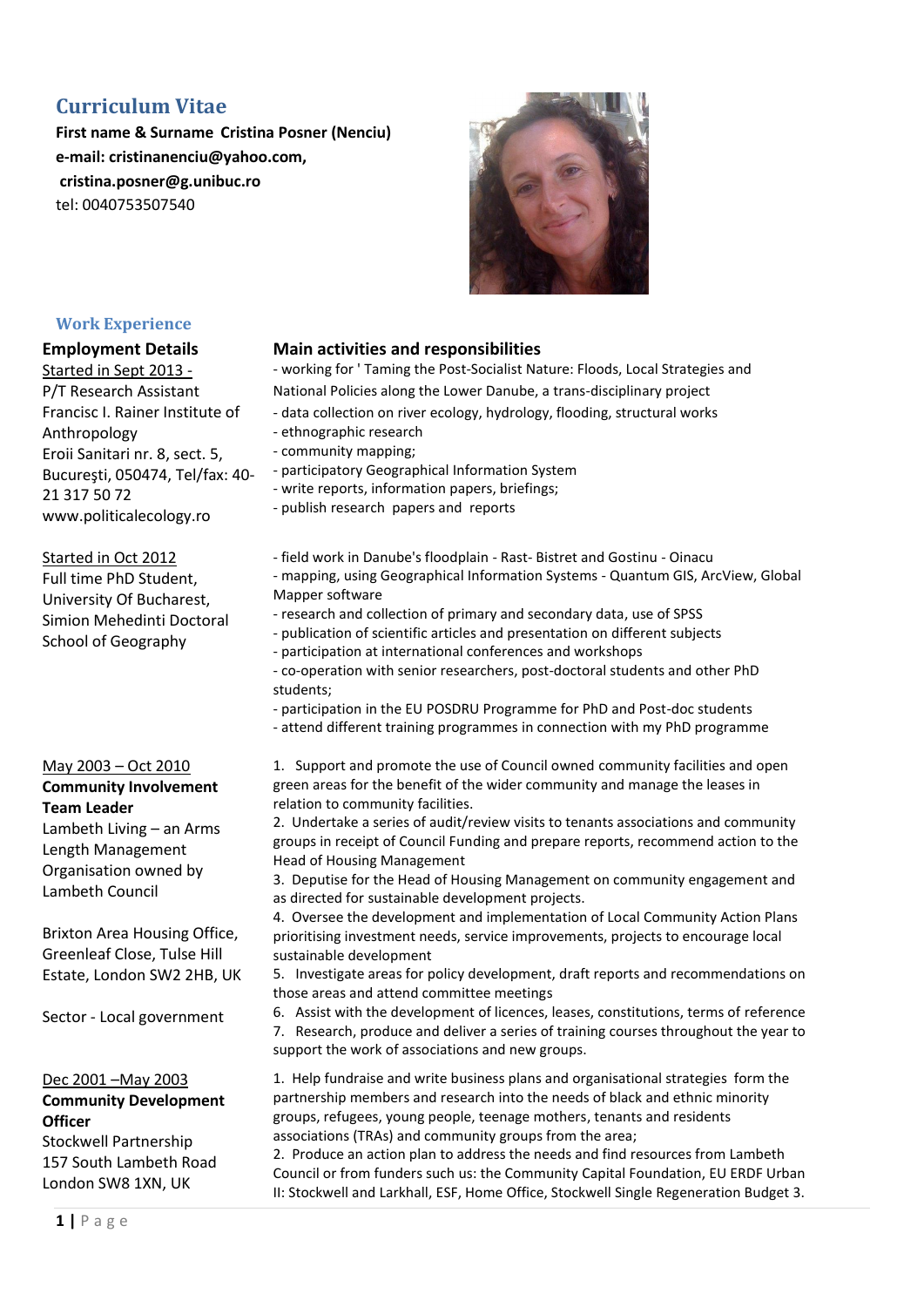Sector – Social Enterprise & Community Development Trust

### March 2000 – Dec 2001

**Millennium Volunteer (lifetime membership) & Project Assistant** Groundwork Camden & Islington12 Baron Street London N1 9LL, UK

# Feb – Sept 1998

**Internship – Black Sea NGO Co-ordinator**

United Nations Development Programme, Black Sea Environmental Project Dolmabahce Sarayi, II. Harekat Kosku, Besiktas, Istanbul, Turkey 80680

Dec 1994- Feb 1998 **Researcher & Assistant to the Integrated Coastal Zone Management (ICZM)Focal Point** Romanian Marine Research Institute 300 Mamaia Bulevard Constanta, Romania

Sept 1994 – Sept 1999 **Environmental Information & Education Project Manager** Mare Nostrum NGO Mircea cel Batran 20A Constanta, Romania

Produce regular reports and briefings presenting research findings 4. Increase the participation of black and ethnic minorities, refugees groups and tenants and residents associations with Stockwell Partnership and the Urban II European Union programme;

5. Strengthen and develop the partnership to reflect the local community;

Working for the most active environmental regeneration charity in the UK. The organisation promotes economic and social regeneration by improvements to the local environment. Groundwork also distributes funds to smaller groups and works with the most disadvantaged communities

My main responsibility was to work on different local sustainable development projects in areas of social deprivation using innovative participative techniques such as 'Planning for Real'.

1. To maintain the contacts and the Black Sea NGO Network in 6 countries by using newsletters translated in all local languages, e-mail and Internet, up-date the Black Sea NGOs data-base;

2. Co-ordinate the organisation of a travelling exhibition in several Black sea towns and villages involving schools, politicians, local governments, municipalities, mayors, artists, activists and community groups and co-ordinate the organisation of the Black Sea Action Day;

3. To organise regional projects such as a series of focus groups for the Black Sea NGOs Network. This project was organised t in partnership with experts from Counterpart International and its main purpose was to capacity build the network to enable its continuation after the closure of the UNDP Black Sea Project and develop a business plan for the NGOs network;

4. Develop training and exchange events such as the study visit of the Black Sea NGOs representatives to the Cheasepeak Bay Foundation in the USA. For this project I applied for funding from the World Bank and co-ordinated the training and selection of Black Sea NGOs candidates.

1. Organise data and field sample collection, including staff supervision during field trips & office work;

2. Collect data and information and produce maps of the Black sea coastal zone up to 10 m in depth;

3. Observe and collect information on local sea currents, sand movement; 4. Contribute to the creation and up-date the national coastal zone data-base including information on sand erosion, sand composition, granulometry, coastal changes, sea level rising, profiles of beaches, berms, sandbars and other landformations, maps and coastal zone data modelling and forecasting; 5. Set up the Romanian ICZM network including representatives of the main research institutes, utilities companies (water, sewage), the Environmental Protection Agency, the harbour administration, Danube Delta businesses, NGOs, local leaders and councillors.

6. Co-ordinate Environmental Impact Assessment studies (Convex SA, Oil Terminal, Somova Mine, are some examples of the studies I co-ordinated)

1.Compile and Produce a popular guide for protecting the Romanian Black Sea coast. Interviews and consultation meetings with coastal stakeholders, including direct data collections and pictures from teachers and school children, urban planners and the environmental protections agency and other local institutions 2. Translate and adapt the guidelines for the ICZM & Local Agenda 21 and lobby and campaign for the adoption of coastal management law with provision for ICZM; 4. Develop a project proposal aimed to implement the Local Agenda 21 principles at Eforie Sud resort on the Black Sea coast.

5. Help with bidding to set up CIER – the first information and Resource Centre for the Romanian Black Sea coast;

6. Manage Mare Nostrum Projects and secure funding from the EU- PHARE, UN-GEF Program, Constanta Authority, Soros Foundation, Know How Fund- DFID UK, etc.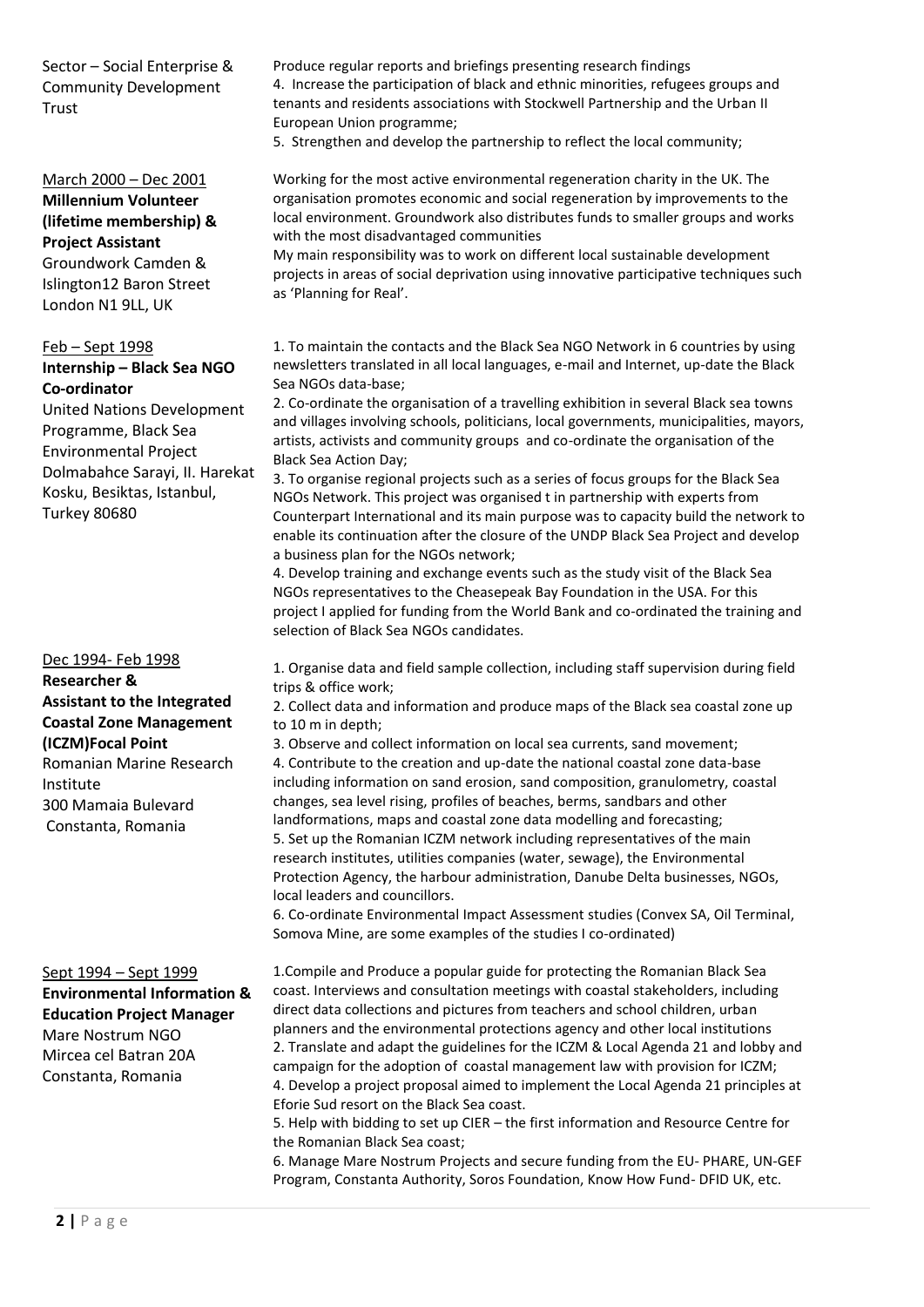# Sept 1992 – Sept 1994 **Geography and Civic Culture Teacher**

Secondary School No. 3 3A Ciprian Porumbescu St, Constanta, Romania

# **Education**

# **Oct 2012 Bucharest University, 'Simion Mehedinti' Geography Doctoral School Expected to complete PhD program in 2015** *Gostinu'* **2008 – 2009 Chartered Institute of Housing,**  Octavia House, Westwood Way , Coventry, CV4 8JP, UK **Institute of Housin**g (CIH) **July 2001 The University of Birmingham, Dept of Social Policy and Work 1998 -2000 Department of Geography, Royal Holloway College, University of London,** Egham, Surrey TW20 0EX **1994 – 1995 IT Center "Infomar**", A. Lapusneanu Bvd. Constanta, 8700, Romania

**School/ College Education/Qualifications** 

**1992 -1994 University of Bucharest, Geology and Geography Depart, Bucharest, Romania 1987 – 1992 Babes-Bolyai University, Geology College, Cluj Napoca, 3400 Romania 1982 -1986 Ovidius High-School**, 2 Stradela Basarabi, Constanta, 8700 Romania

1. Teach groups of 24 young people aged between 11 and 14 years;

2. Develop teaching plans;

- 3. Organise school field trips, environmental campaigns and cleaning days;
- 4. Meetings with the parents and students;
- 5. Create and collate information and educational materials;
- 6. Complete monitoring forms and reports.

**PhD thesis entitled:** *The analysis of local communities flood adaptation strategies using traditional and participative research methods. Case study: The Danube Valley between Giurgiu and* 

**Level 4 Certificate and Practitioner Member of the Chartered** 

#### **Certified Module in Community Development, Credits towards a Master in Community Developmnet**

**MSc in Third World Development** (exams in Landscape Ecology, Human Geography of Soil Erosion, Transport and Development, Information Technology, Sustainable Development, Management of International Waters)

**IT Qualification** in Computer Programming, Management of Information Systems and use of Microsoft Office package

**Postgraduate teaching qualification - Didactic function - Teacher Grade I**

**BSc in Geology, Geophysics and Engineering**

**Baccalaureate** in Mathematics, Physics and Romanian Language and Literature

# **Training**

| <b>Training period</b>          | Skills, competencies, certificates                                                                                                                                                                    |
|---------------------------------|-------------------------------------------------------------------------------------------------------------------------------------------------------------------------------------------------------|
| 10 May - 1 August 2015          | Certificate in Environmental Justice, an international on-line module organised by University of<br>East Anglia and Future Learn                                                                      |
| April 2014                      | Certificate in Prepare to Respond, International course in Climate Change and Emergencies<br>organised by EU Humanitarian Aid and Civil Protection, Austrian Red Cross and redrUK                     |
| 28 Sept - 6 Oct 2011            | Certificate in Project Management for EU Funds authorised by Ministry of Education, Research,<br>Youth and Sports and Ministry of Work, Romania                                                       |
| 1-26 June 2010                  | Procurement and Tendering in EU by Lambeth Professional Development Centre, Lambeth<br>Education, Lambeth Borough of London                                                                           |
| 1 November - 8 February<br>2005 | Diploma in Management Skills for New Managers (Leadership, Project management, Contract<br>management, Human Resources) by Institute of Leadership and Management (ILM) City and<br>Guilds London, UK |
| <b>March 2005</b>               | Competency in Microsoft Publisher by Lambeth Professional Development Centre, Lambeth<br>Education, Lambeth Borough of London,                                                                        |